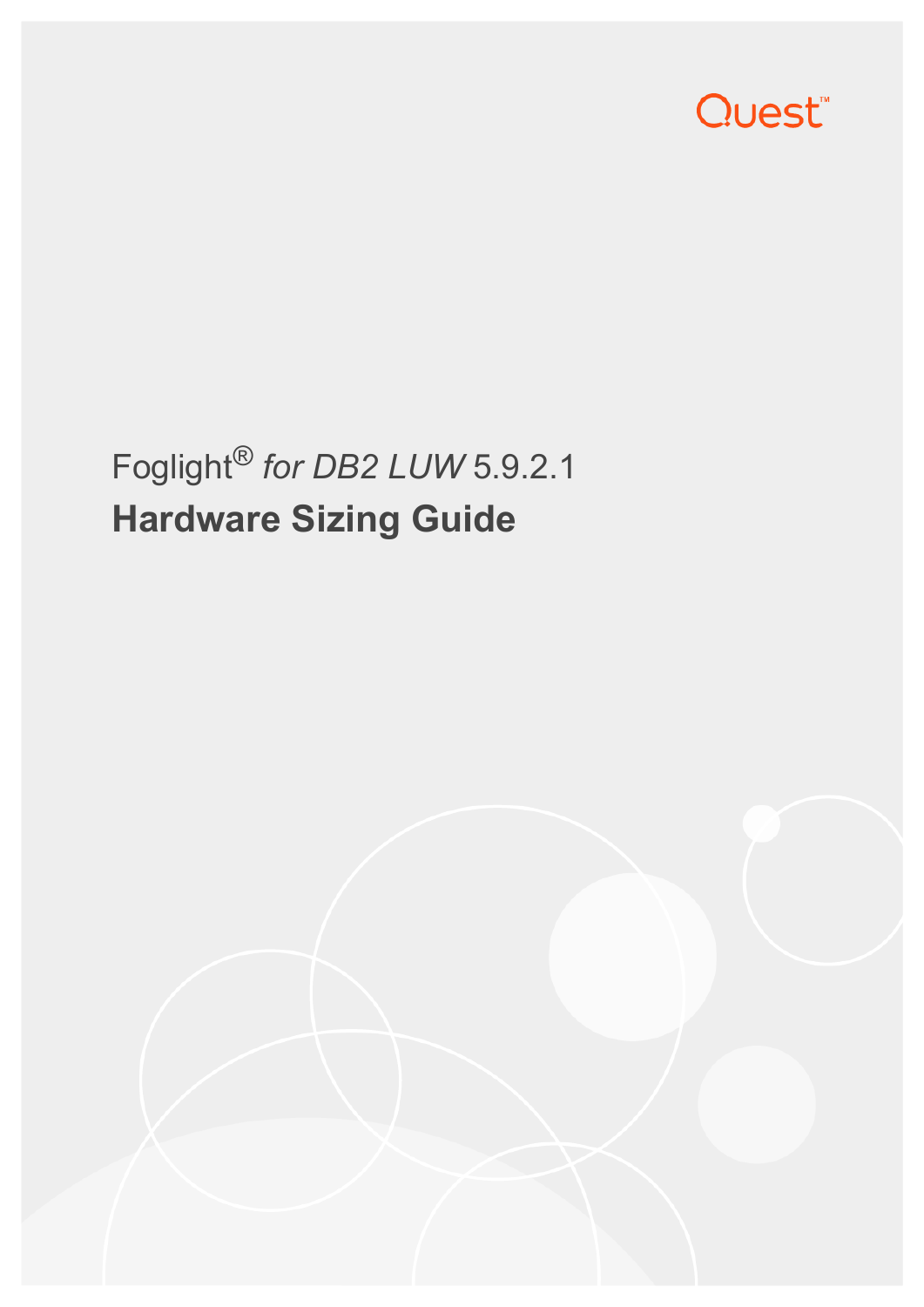#### **© 2018 Quest Software Inc.**

#### **ALL RIGHTS RESERVED.**

This guide contains proprietary information protected by copyright. The software described in this guide is furnished under a software license or nondisclosure agreement. This software may be used or copied only in accordance with the terms of the applicable agreement. No part of this guide may be reproduced or transmitted in any form or by any means, electronic or mechanical, including photocopying and recording for any purpose other than the purchaser's personal use without the written permission of Quest Software Inc.

The information in this document is provided in connection with Quest Software products. No license, express or implied, by estoppel or otherwise, to any intellectual property right is granted by this document or in connection with the sale of Quest<br>Software products. EXCEPT AS SET FORTH IN THE TERMS AND CONDITIONS AS SPECIFIED IN THE LICENSE<br>A EXPRESS, IMPLIED OR STATUTORY WARRANTY RELATING TO ITS PRODUCTS INCLUDING, BUT NOT LIMITED TO, THE<br>IMPLIED WARRANTY OF MERCHANTABILITY, FITNESS FOR A PARTICULAR PURPOSE, OR NON-INFRINGEMENT. IN NO<br>EVENT SHALL QUEST SOFTWAR INCIDENTAL DAMAGES (INCLUDING, WITHOUT LIMITATION, DAMAGES FOR LOSS OF PROFITS, BUSINESS<br>INTERRUPTION OR LOSS OF INFORMATION) ARISING OUT OF THE USE OR INABILITY TO USE THIS DOCUMENT, EVEN IF QUEST SOFTWARE HAS BEEN ADVISED OF THE POSSIBILITY OF SUCH DAMAGES. Quest Software makes no representations or warranties with respect to the accuracy or completeness of the contents of this document and reserves the right to make changes to specifications and product descriptions at any time without notice. Quest Software does not make any commitment to update the information contained in this document.

If you have any questions regarding your potential use of this material, contact:

Quest Software Inc. Attn: LEGAL Dept. 4 Polaris Way Aliso Viejo, CA 92656

Refer to our website [\(www.quest.com](http://www.quest.com)) for regional and international office information.

#### **Patents**

Quest Software is proud of our advanced technology. Patents and pending patents may apply to this product. For the most current information about applicable patents for this product, please visit our website at www.quest.com/legal.

#### **Trademarks**

Quest, the Quest logo, Foglight, and Join the Innovation are trademarks and registered trademarks of Quest Software Inc. in the U.S.A. and other countries. For a complete list of Quest Software trademarks, please visit our website at [www.quest.com/legal](http://www.quest.com/legal).<br>Red Hat, JBoss, the JBoss logo, and Red Hat Enterprise Linux are registered trademarks of Red H countries. CentOS is a trademark of Red Hat, Inc. in the U.S. and other countries. Fedora and the Infinity design logo are trademarks of Red Hat, Inc. Microsoft, .NET, Active Directory, Internet Explorer, Hyper-V, Office 365, SharePoint, Silverlight, SQL<br>Server, Visual Basic, Windows, Windows Vista and Windows Server are either registered trad Corporation in the United States and/or other countries. AIX, IBM, PowerPC, PowerVM, and WebSphere are trademarks of International Business Machines Corporation, registered in many jurisdictions worldwide. Java, Oracle, Oracle Solaris, PeopleSoft, Siebel, Sun, WebLogic, and ZFS are trademarks or registered trademarks of Oracle and/or its affiliates in the United<br>States and other countries. SPARC is a registered trademark of SPARC International, Inc. in t Products bearing the SPARC trademarks are based on an architecture developed by Oracle Corporation. OpenLDAP is a<br>registered trademark of the OpenLDAP Foundation. HP is a registered trademark that belongs to Hewlett-Packar Company, L.P. Linux is a registered trademark of Linus Torvalds in the United States, other countries, or both. MySQL is a registered trademark of MySQL AB in the United States, the European Union and other countries. Novell and eDirectory are registered trademarks of Novell, Inc., in the United States and other countries. VMware, ESX, ESXi, vSphere, vCenter, vMotion, and vCloud Director are registered trademarks or trademarks of VMware, Inc. in the United States and/or other jurisdictions. Sybase is a registered trademark of Sybase, Inc. The X Window System and UNIX are registered trademarks of The Open Group. Mozilla and Firefox are registered trademarks of the Mozilla Foundation. IOS is a registered trademark or trademark of Cisco<br>Systems, Inc. and/or its affiliates in the United States and certain other countries. Apple, iPad Xcode are trademarks of Apple Inc., registered in the U.S. and other countries. Ubuntu is a registered trademark of Canonical Ltd. Symantec and Veritas are trademarks or registered trademarks of Symantec Corporation or its affiliates in the U.S. and other<br>countries. OpenSUSE, SUSE, and YAST are registered trademarks of SUSE LCC in the United States an AppFlow, NetScaler, XenApp, and XenDesktop are trademarks of Citrix Systems, Inc. and/or one or more of its subsidiaries, and<br>may be registered in the United States Patent and Trademark Office and in other countries. Postg the European Union and United States of America and/or other countries. Intel, Itanium, Pentium, and Xeon are trademarks of Intel Corporation in the U.S. and/or other countries. Debian is a registered trademark of Software in the Public Interest, Inc. OpenStack is a trademark of the OpenStack Foundation. All other marks and names mentioned herein may be trademarks of their respective companies.

#### **Legend**

**WARNING: A WARNING icon indicates a potential for property damage, personal injury, or death.**

**CAUTION: A CAUTION icon indicates potential damage to hardware or loss of data if instructions are not followed.** Ţ

**IMPORTANT NOTE**, **NOTE**, **TIP**, **MOBILE**, or **VIDEO:** An information icon indicates supporting information.÷

Foglight® *for DB2 LUW* Hardware Sizing Guide Updated - July 2018 Software Version - 5.9.2.1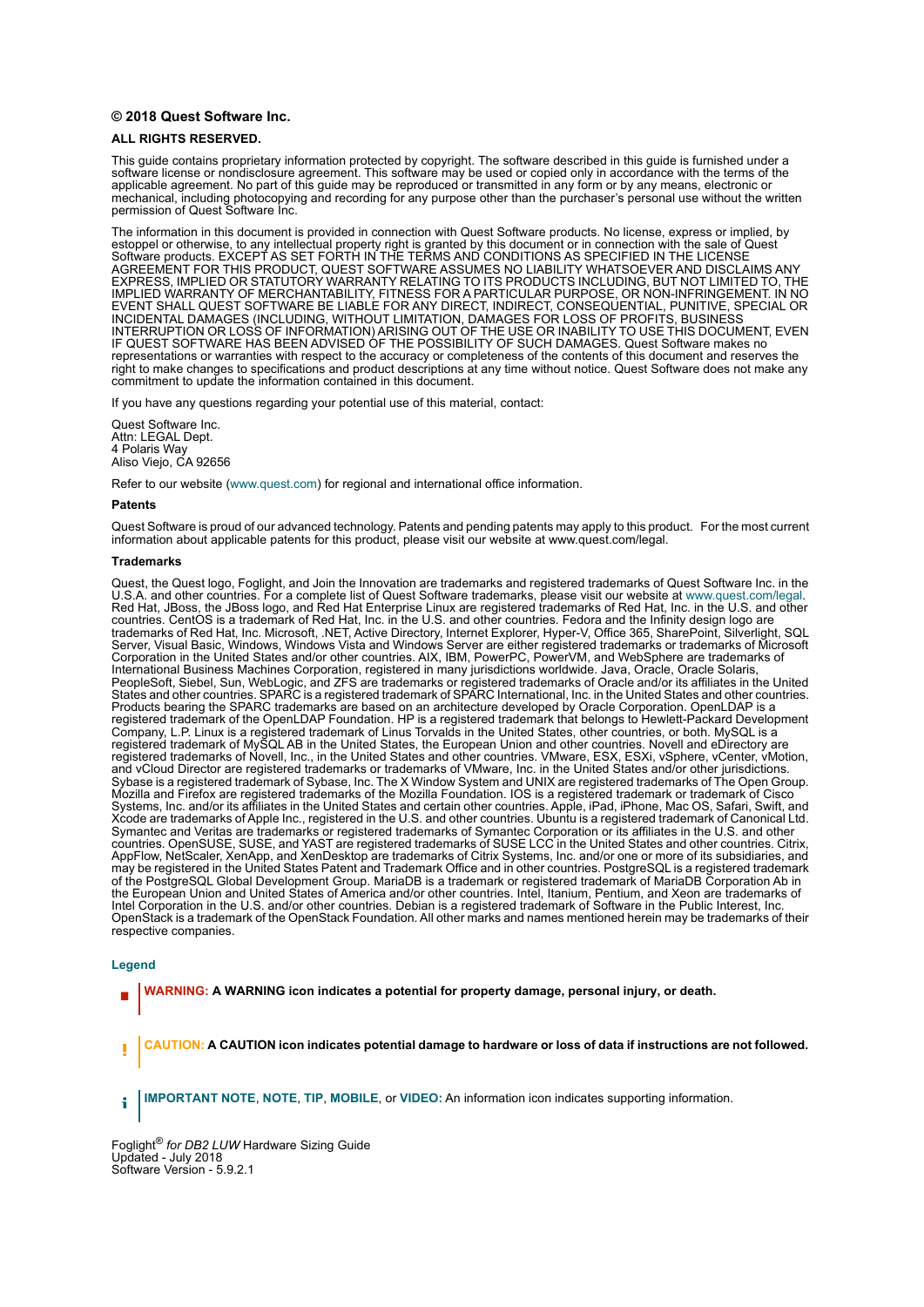### **Contents**

| Recommended Hardware Settings for Running Foglight for DB2 LUW 4 |  |
|------------------------------------------------------------------|--|
|                                                                  |  |
|                                                                  |  |
|                                                                  |  |
| Number of Foglight for DB2 LUW Agents Per Agent Manager 5        |  |
| Number of Foglight for DB2 LUW Agents Per Management Server 6    |  |
|                                                                  |  |
|                                                                  |  |
|                                                                  |  |
|                                                                  |  |
|                                                                  |  |
|                                                                  |  |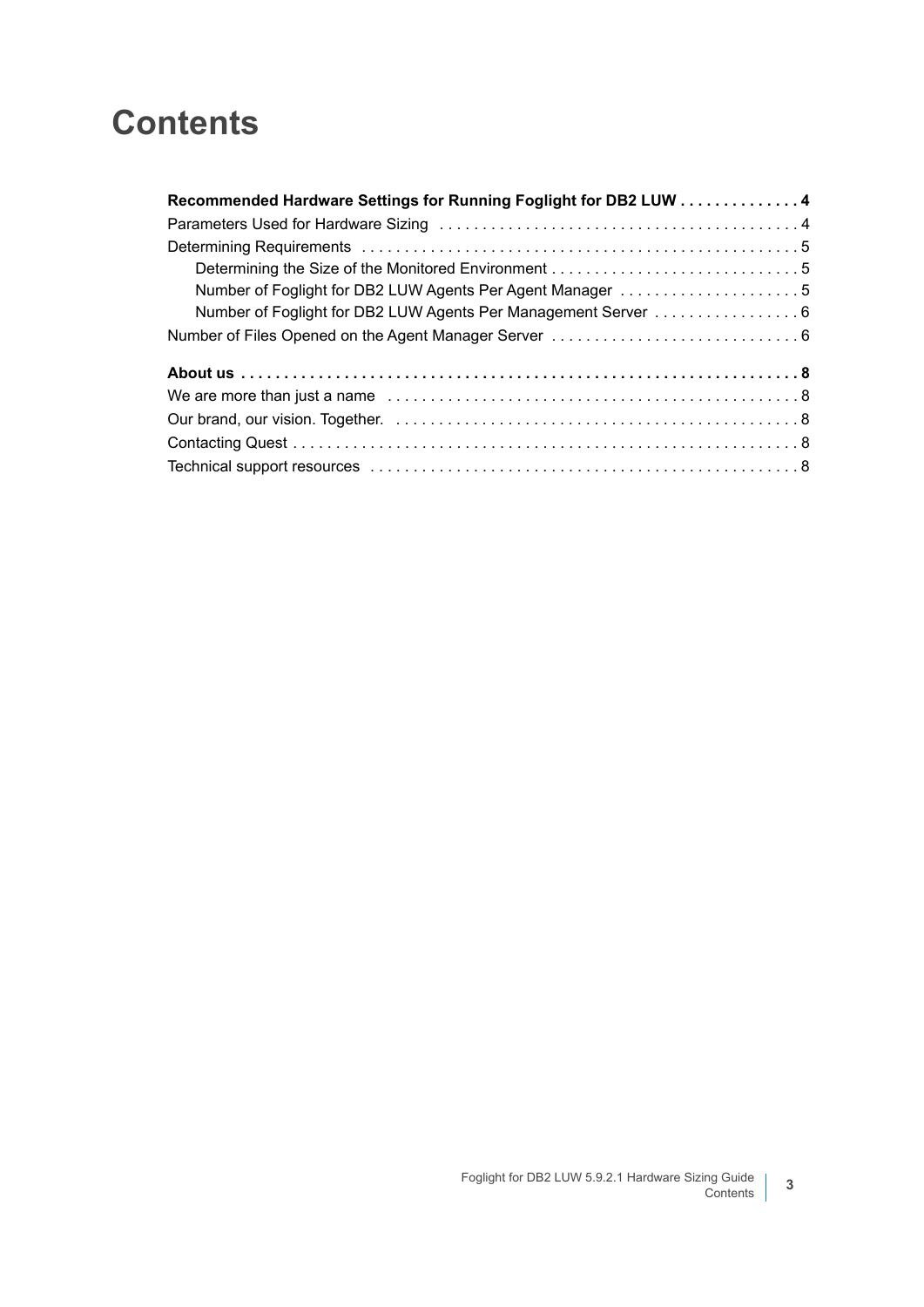## <span id="page-3-0"></span>**Recommended Hardware Settings for Running Foglight for DB2 LUW**

The *Monitoring DB2 LUW Database Systems: Hardware Sizing Guide* is intended to assist in determining the optimal hardware requirements and product configurations to ensure the best possible user experience.

This guide provides the minimal hardware settings required for the proper functioning of the Management Server (FMS) with Foglight for DB2 LUW operation platform, when monitoring a predefined number of instances, databases, and partitions.

The guide is intended for users who want to customize Foglight for DB2 LUW's default settings for sampling and collecting data, to suit specific requirements.

**i** | NOTE: The document provides requirements for 32-bit and 64-bit environments.

### <span id="page-3-1"></span>**Parameters Used for Hardware Sizing**

When sizing hardware, the following considerations should be taken into account:

- **•** The maximum number of agents (that is, instances) that a single Management Server can accommodate in version 5.5.8 and later is 400.
- **•** The ratio between Foglight for DB2 LUW agents and units in the Foglight unit system depends on the version of the Management Server as follows:
	- **Management Server 5.6.10 and later see Number of Foglight for DB2 LUW Agents Per** [Management Server on page 6](#page-5-0).
	- **▪** Management Server 5.6.2 up to 5.6.7.x each agent represents 10 units
	- Management Server 5.5.8 up to 5.6.0 each agent represents 6 units
- **•** In [Number of Foglight for DB2 LUW Agents Per Management Server on page 6,](#page-5-0) the number of agents depends on the amount of memory available to the Management Server. Memory size is set in the following file:
	- **▪** Management Server 5.6.2 and later File location: *...Quest\_Software\Foglight|config\server.config* Property name: server.vm.option1
	- **▪** Management Server version 5.5.8 and earlier File location: *...Quest\_Software\Foglight|config\foglight.config* Property name: foglight.vm.option1
- **•** In [Number of Foglight for DB2 LUW Agents Per Agent Manager on page 5](#page-4-2), the number of agents depends on the amount of memory available to the Agent Manager. Memory size is set in the following file:
	- **▪** Agent Manager 5.6.10 and later File location: *...Quest\_Software\Foglight|FglAM\state\default\baseline.jvmargs*
	- **▪** Agent Manager versions earlier than 5.6.10 File location:*...Quest\_Software\Foglight|FglAM\state\default\config\vm.config*

**4**

**1**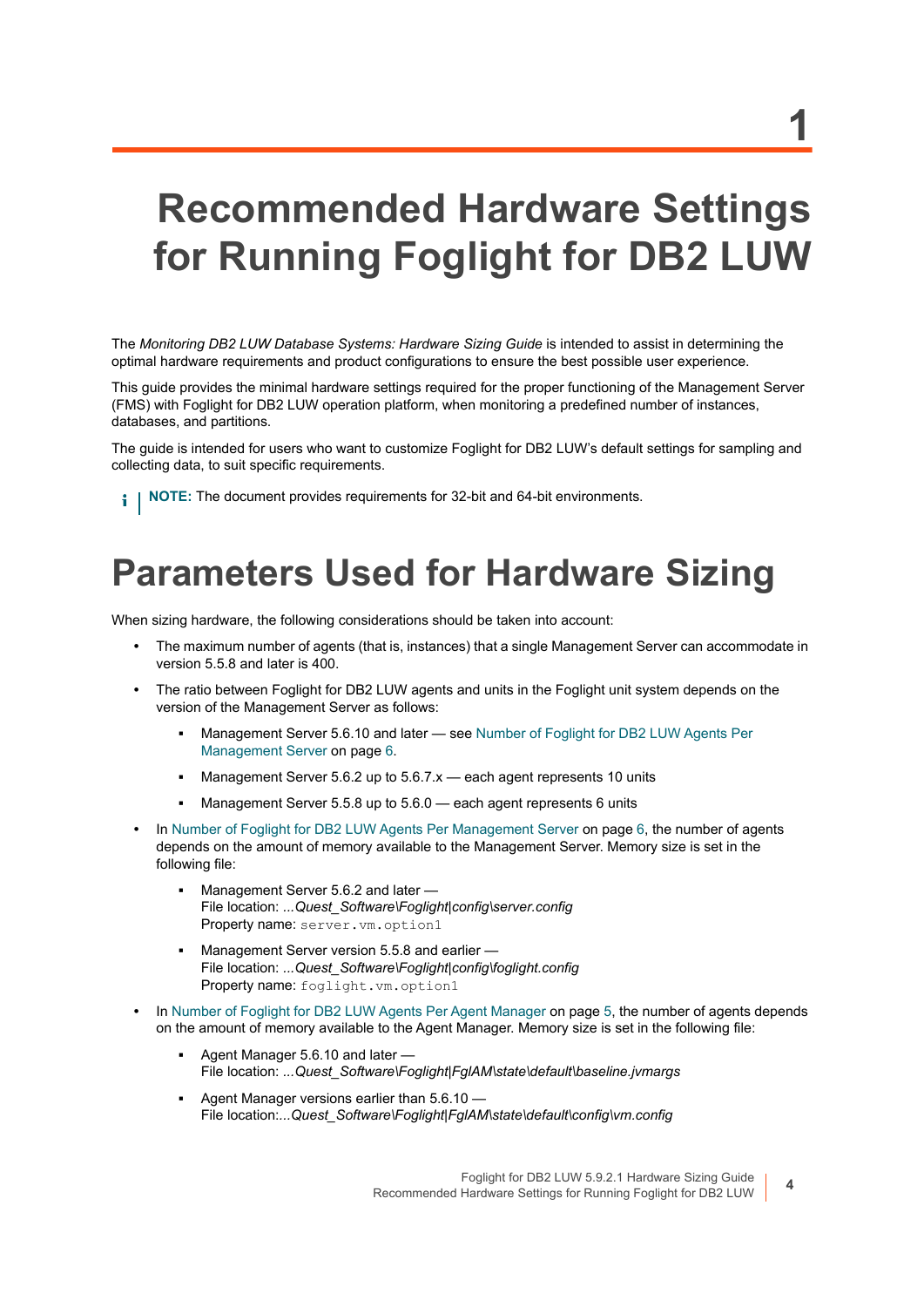## <span id="page-4-0"></span>**Determining Requirements**

First assess the size of the environment to be monitored. Then use the size of the monitored environment to identify how many Foglight for DB2 LUW agents can be hosted on an Agent Manager and a Management Server.

### <span id="page-4-1"></span>**Determining the Size of the Monitored Environment**

Environments are categorized into small, medium, and large based on the concurrent SQLs load on instances, databases, and members. To find out the number of concurrent SQLs, run the following SQL statement:

```
select
dbpartitionnum, sum (total) as total agents,
sum(active) as active
from
\left(select
dbpartitionnum,
sum(num assoc agents) as total,
sum(case when appl status not in ('CONNECTED','DECOUPLED','UOWWAIT') then
num assoc agents else 0 end) as active
from
TABLE(SNAP GET APPL INFO(CAST(current server AS VARCHAR(128)), CAST(-2 AS INT))) AS T
group by dbpartitionnum
) as agents
group by dbpartitionnum
```

| <b>Environment Size</b> | <b>Concurrent SQL statements</b> |  |  |  |
|-------------------------|----------------------------------|--|--|--|
| <b>Small</b>            | 500                              |  |  |  |
| Medium                  | 5,000                            |  |  |  |
| Large                   | > 20,000                         |  |  |  |

Now you can determine the number of Agent Managers and Management Servers you require.

#### <span id="page-4-2"></span>**Number of Foglight for DB2 LUW Agents Per Agent Manager**

The number of agents that can be hosted on an Agent Manager depends on the size of the environment and the amount of memory allocated on an Agent Manager. Instances, databases, and members each count toward the number of agents. For example, one instance with two databases and two members counts as five agents (1+2+2=5). If you require more agents than can be supported by one Agent Manager, add additional Agent Managers.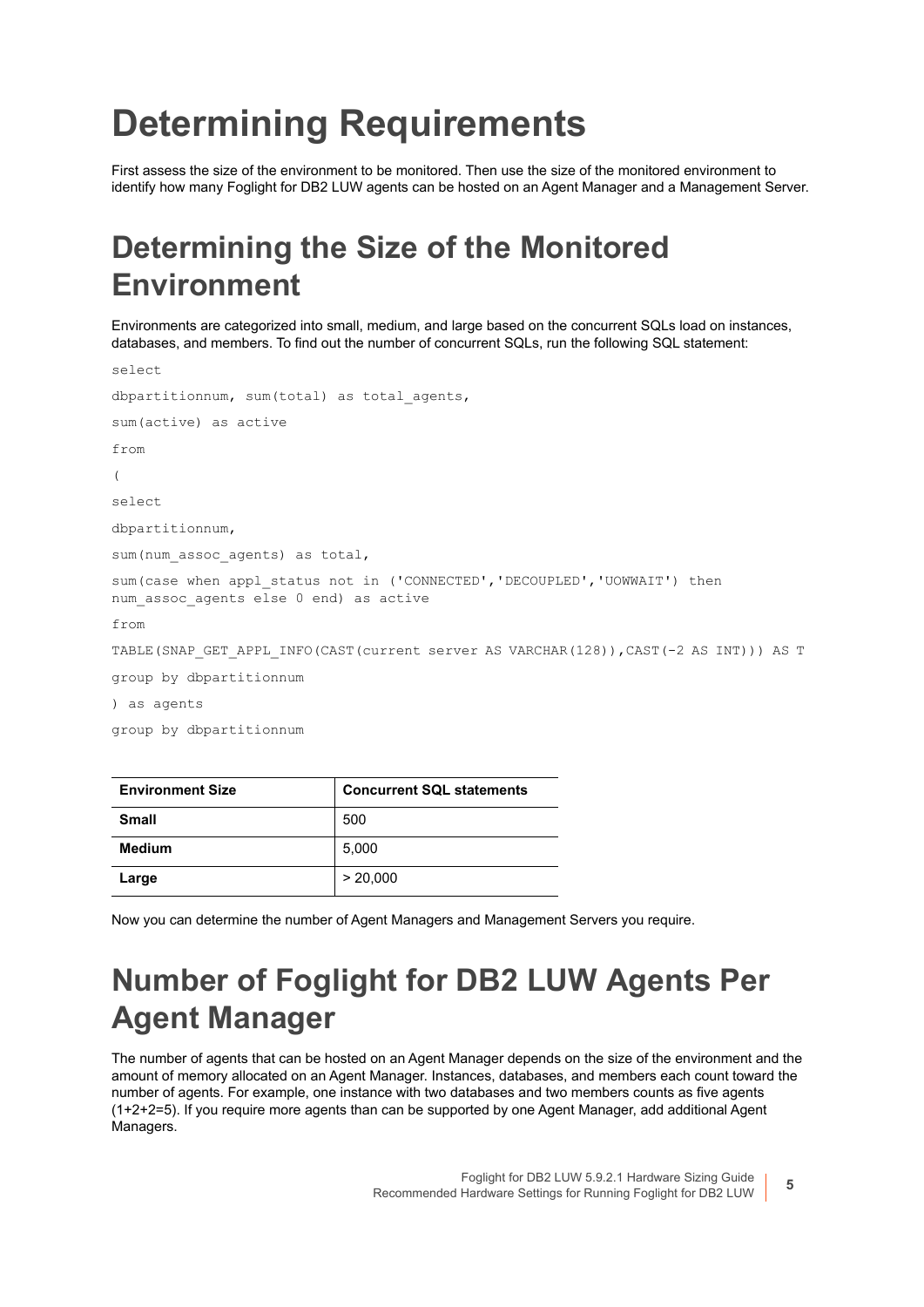| <b>Environment</b> | <b>Number of agents</b>         |                                      |  |  |  |  |
|--------------------|---------------------------------|--------------------------------------|--|--|--|--|
| <b>Size</b>        | Agent Manager with 256MB memory | <b>Agent Manager with 1GB memory</b> |  |  |  |  |
| <b>Small</b>       | 25                              | 90                                   |  |  |  |  |
| <b>Medium</b>      | 10                              | 70                                   |  |  |  |  |
| Large              | 5                               | 40                                   |  |  |  |  |

#### <span id="page-5-0"></span>**Number of Foglight for DB2 LUW Agents Per Management Server**

The number of agents that can be hosted on a Management Server depends on the size of the environment and the amount of memory allocated for the Management Server. If you require more agents than can be supported by one Management Server, add additional Management Servers.

| <b>Environment</b><br><b>Size</b> | <b>Number of agents</b>                        |                                          |  |  |  |  |
|-----------------------------------|------------------------------------------------|------------------------------------------|--|--|--|--|
|                                   | Management Server with 4GB memory <sup>1</sup> | <b>Management Server with 8GB memory</b> |  |  |  |  |
| <b>Small</b>                      | 250                                            | 500                                      |  |  |  |  |
| <b>Medium</b>                     | 200                                            | 400                                      |  |  |  |  |
| Large                             | 150                                            | 250                                      |  |  |  |  |

1.4GB is the default memory allocation.

**Note**Use the Foglight for DB2 LUW installer to ensure that the default Repository type is set to Oracle/SQL Server.

### <span id="page-5-1"></span>**Number of Files Opened on the Agent Manager Server**

While monitoring DB2 instances, Foglight for DB2 LUW agents pass file descriptors to the kernel on the Agent Manager server to request that files be opened. For your reference, the following table states the number of files that are open while monitoring one DB2 instance. The numbers vary based on the operating systems used to host the Agent Manager and to host the DB2 instance. The last column shows how many files are opened when agents are added to monitor additional DB2 instances.

| <b>OS Hosting</b><br><b>Agent Manager</b> | <b>OS Hosting</b><br><b>DB2</b> Instance | DB  | <b>OS</b> | IС | <b>Total</b> | <b>Files per</b><br><b>Agent Added</b> |
|-------------------------------------------|------------------------------------------|-----|-----------|----|--------------|----------------------------------------|
| UNIX/Linux                                | UNIX/Linux                               | 232 | 2         |    | 235          | ~6                                     |
|                                           | Windows                                  | 203 | 0         |    | 204          | ~8                                     |
| <b>Windows</b>                            | UNIX/Linux                               | 320 | 11        |    | 332          | ~25                                    |
|                                           | Windows                                  | 161 | 0         |    | 162          | ~2                                     |

Abbreviations used in the table:

**• DB** = DB2 Database Instance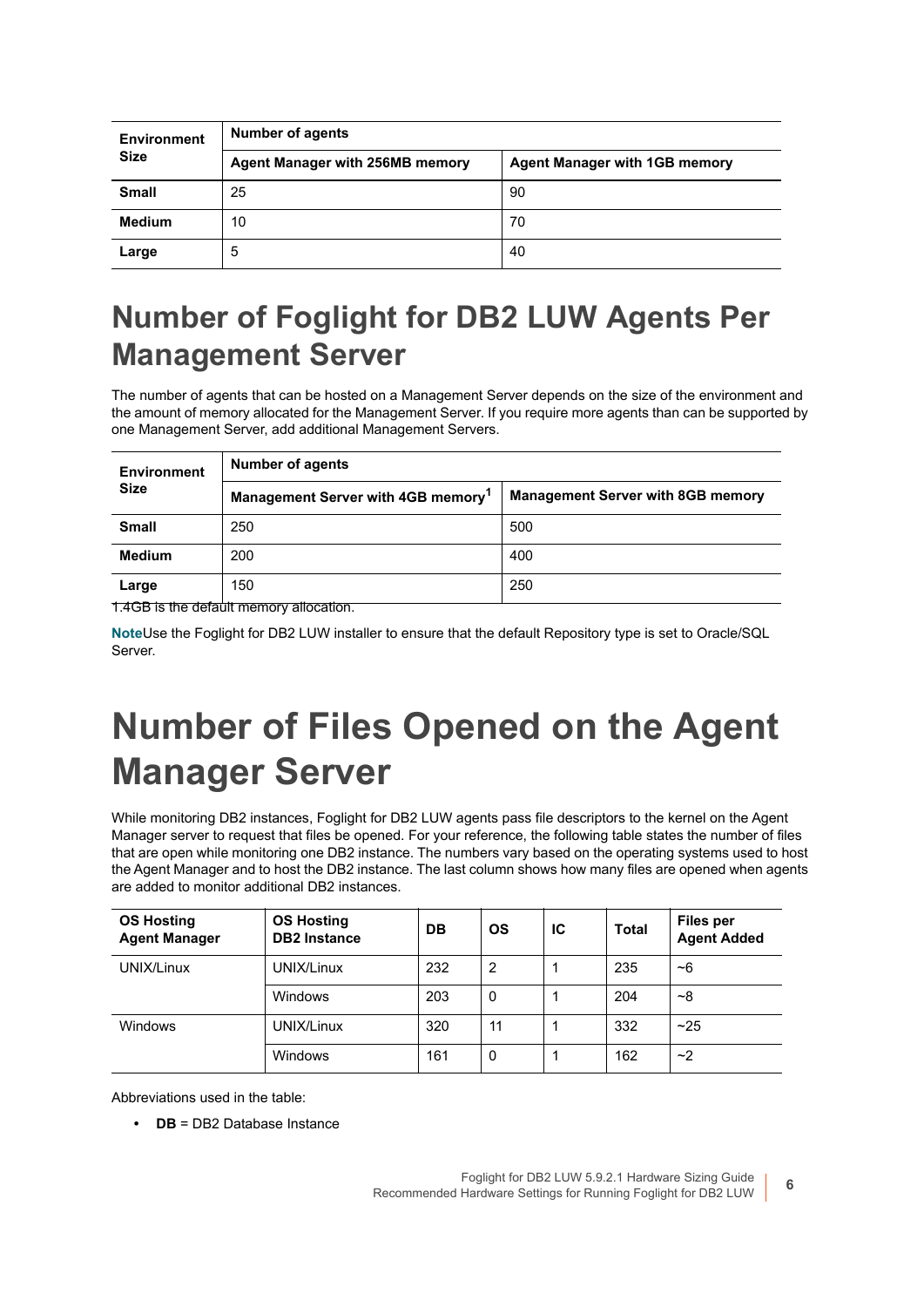- **OS** = Operating System
- **IC** = Infrastructure Cartridge